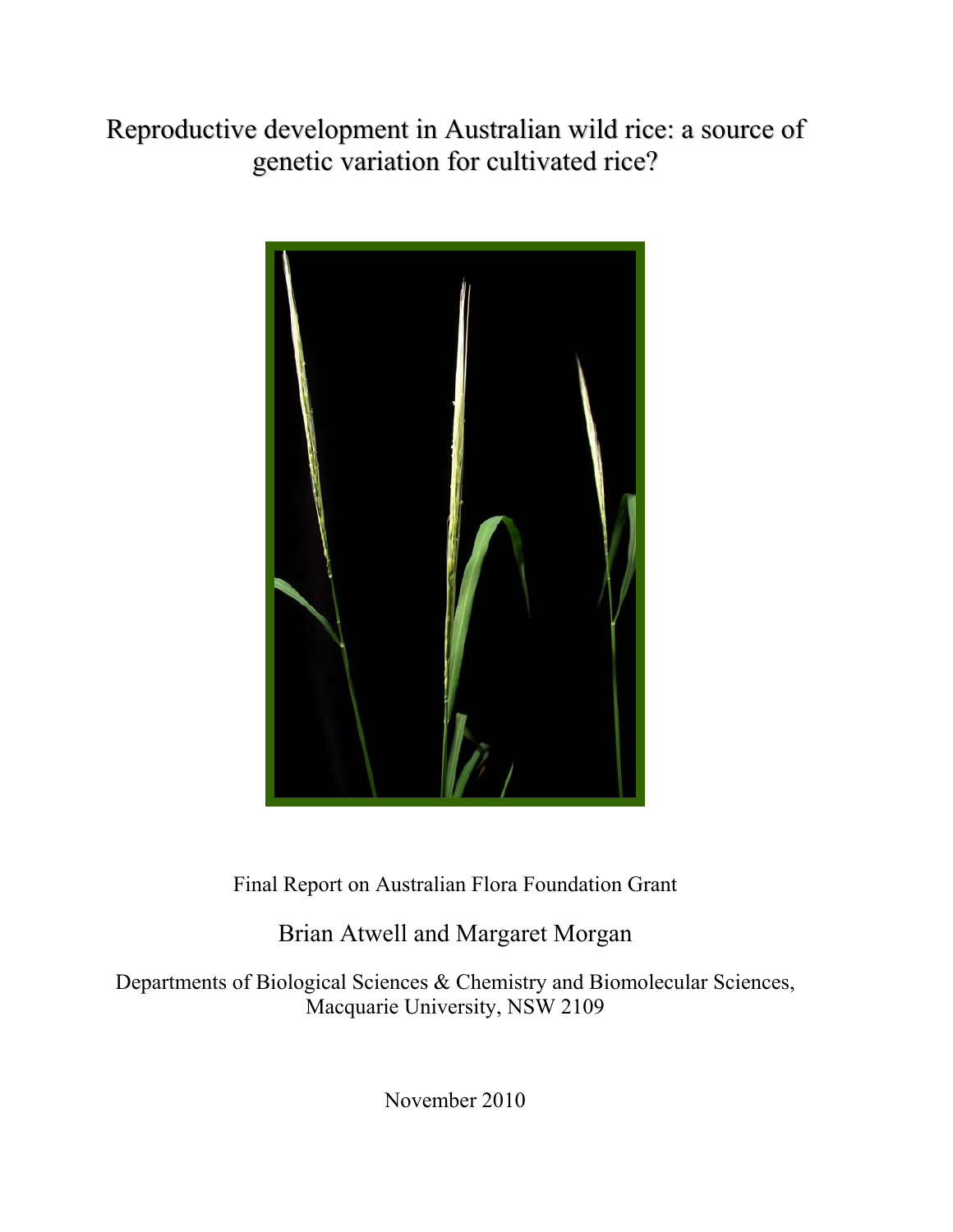## **Abstract**

*Oryza meridionalis* is a wild relative of *Oryza sativa* endemic to tropical Australia. As a vigorous summer-growing plant, it has potential for agriculture. We report a number of novel findings relating to the reproductive development of wild rice. The photoperiod requirement of three *O*. *meridionalis* accessions from tropical Australia were compared, based on observations that flowering times differed under natural daylengths. While panicles initiated in the accession from Western Australia after just 53 d, even with a 13-h daylength, accessions from the Northern Territory and Queensland required a 12-h day or less to initiate and took three weeks longer to do so. That is, plants from the driest region were photoperiod-insensitive, maybe as an adaptive phenomenon. Grain yield was compromised in the wild rice by small individual grains and a harvest index of about 10%. The grain of *O. meridionalis* had high inorganic nutrient levels, particularly copper and zinc. Nitrogen levels were also high, suggesting a protein-rich grain in wild rice. Amino acid composition was not remarkable except for a higher methionine level in the wild rice relative compared to *O. sativa* and wheat.

## **Introduction**

Rice (*Oryza sativa* L.) is one of the oldest cultivated cereal crops in the world. The centre of radiation of *Oryza* species is probably Austral-Asia (Vaughan *et al*. 2005), spreading throughout southeastern Asia, into Australia and north into Asia. *Oryza glaberrima* is a widely cultivated rice species in Africa that evolved from Asian ancestors. Various theories have been postulated regarding the radiations of *Oryza* species (Chang, 1976; Vaughan *et al*., 2005) and about 22 wild *Oryza* relatives have been identified (Khush 1997; Vaughan *et al*. 2003; Vaughan *et al*. 2005). *Oryza* now occurs as a pan-tropical grass, with distributions which are sometimes broad (e.g. *O. rufipogon*) but in other species are narrow (e.g. *O. schlechteri*). More than 10,000 years after rice was first used as a human food source, it has evolved into a complex of more than 500,000 landraces and 100,000 distinct genotypes held at the International Rice Research Institute collection.

Modern rice retains many characteristics of the primitive grasses from which it arose, with numerous tillers producing open panicles in a relatively short and flood-tolerant plant. Its range is considerable, from upland plantings where it grows on a sometimes limited water supply, to floating rices which are harvested from deep water by boat. The temperature range to which it has been adapted is also marked, with rice grown in cool regions of north Asia and southern Europe through to hot savannahs and tropical zones. However, in spite of the phenotypic variation seen in *O. sativa*, at most 15% of the genetic variation across all 24 rice species is found in *O. sativa* (Zhu *et al*. 2007). In this study, we investigated *O. meridionalis*, a rice species native to northern Australia and Papua New Guinea. *Oryza meridionalis* shares the AA genome with *O. sativa* (Naredo *et al*., 1997) but strong divergence within *O. meridionalis* has produced distinct genetic groups across northern Australia. For example, populations in Queensland and the Northern Territory are distinct (Juliano *et al*. 2005).

The imperative for human nutrition demands a broadening of the genetic base of *O. sativa*. Phenotypic features in wild rice relatives that would have to be improved are seed shattering, tillering and the vegetative–floral switch that is controlled through photoperiod. Shattering is obviously incompatible with seed retrieval, while excessive tillering might be an adaptation to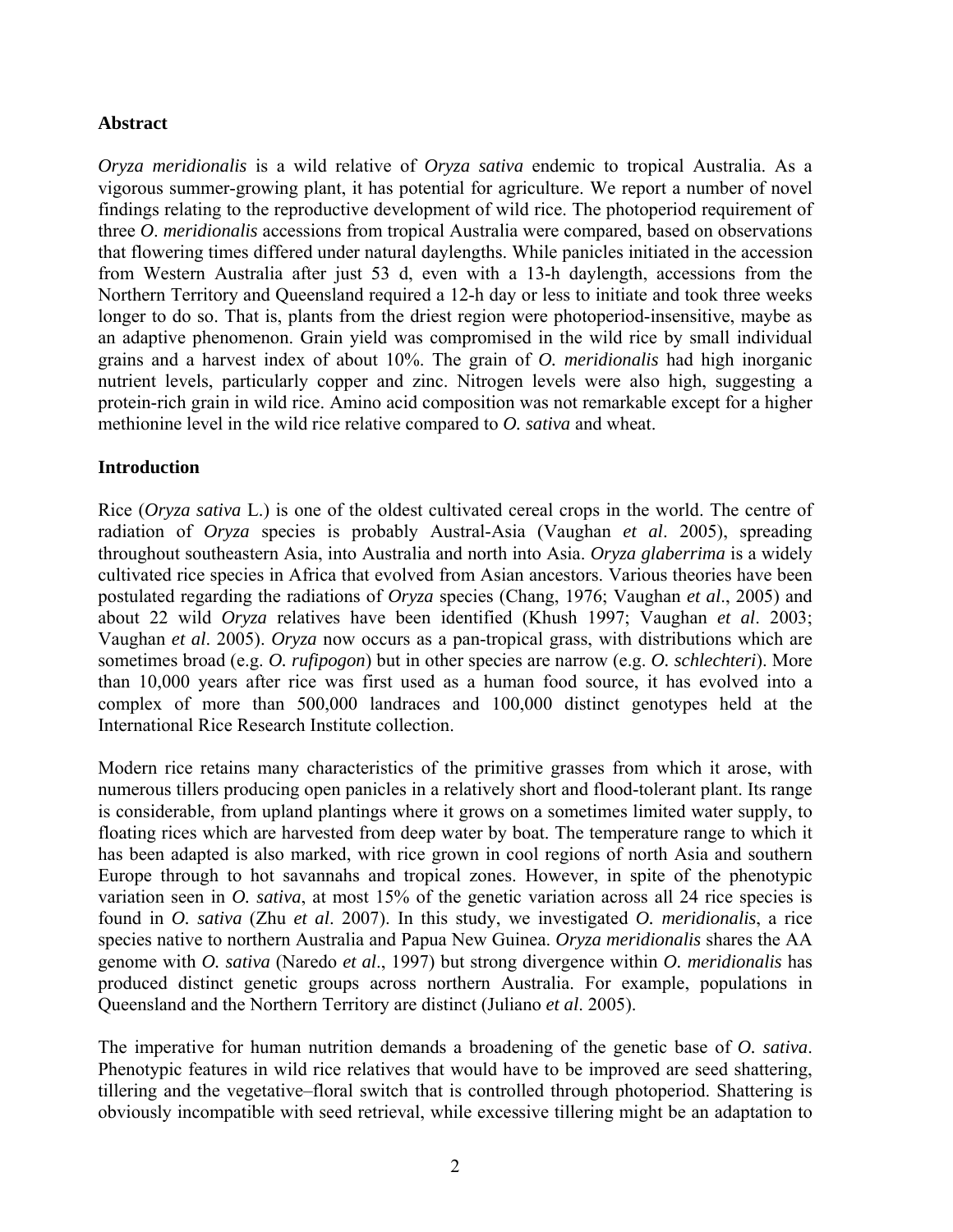a long growing season that is incompatible with high yields in a cropping cycle. Duration to heading is determined by the basic vegetative phase (BVP) and subsequent sensitivity of the floral switch to temperature and photoperiod.

Photoperiod is a critical agronomic feature that particularly influences time of panicle emergence in rice, even at low latitudes. However, photoperiod sensitivity is genetically variable, with cultivars from north-eastern China being photoperiod insensitive while many rices require short days to flower (Vergara and Chang, 1985). This characteristic is under the control of several key genes that vary in expression among japonica rice varieties (Wei *et al*., 2007). Using rice cultivars from low latitudes in a study in Senegal, Sié *et al*. (1998) identified a photoperiod-insensitive cultivar and undertook crosses to determine heritability. A number of interacting genes responsible for photoperiod sensitivity have been identified (see Sié *et al*., 1998). Through these studies, it is hoped to identify quantitative trait loci which can be used to identify agronomic lines that do not require short days to initiate flowering. Photoperiod sensitivity has also been observed in sub-tropical and tropical species such as sorghum (Clerget *et al*., 2004) and mung bean (Damayanti *et al*., 2010).

The adaptive significance of photoperiod in natural plant communities is complex but relates to seasonal conditions and particularly the timing of the monsoon in the tropics. Accessions of a wild mungbean species (short-day plants) were studied from different regions of northern Australia and adjacent regions, showing that those from more arid zones flowered earliest, possibly to achieve maturity before water supply was exhausted (Rebetzke and Lawn, 2006). Absence of sensitivity of floral initiation to photoperiod could be a more general phenomenon that is expressed widely across tropical Australia, where summer rainfall is erratic inland and in westernmost regions. On the other hand, species from wetter regions might be photoperiod sensitive, flowering only after the summer solstice. By this mechanism, plants such as wild *Oryza* spp. could optimise water utilisation through variation in photoperiod.

Another plant characteristic that is vital to agronomic success is grain composition. Both inorganic (Zhao and McGrath, 2009) and organic (e.g. protein level, amino acid profile) composition are critical for human nutrition and the possibility that some nutritionally essential constituents are enriched in wild relatives of crop plants should be pursued though screening of a range of germplasm. Seed size and the ratio of aleurone to endosperm will influence the overall nutritional qualities of rice grain by affecting the balance between starchy and 'metabolic' components of the seed. Furthermore, natural variation in inorganic nutrient storage in grain tissues would be a valuable tool in biofortification (Zhao and McGrath, 2009)

Finally, the proportion of plant biomass that is invested in grain is captured in the quotient called harvest index and is critical to domestication of plants. Wild species have not been selected for harvest, having evolved biomass partitioning patterns consistent with survival rather than yield. Thus, consideration of harvest index must be a high priority in any breeding programme aimed at incorporating germplasm from wild relatives into modern rice.

The aims of this study were to quantify for the first time these characteristics in the wild rice relative, *O. meridionalis*. Specifically, we report on the findings of an initial experiment on the photoperiod sensitivity of three wild accessions, as well as the grain quality in this wild rice species when compared to the agricultural species, *O. sativa*.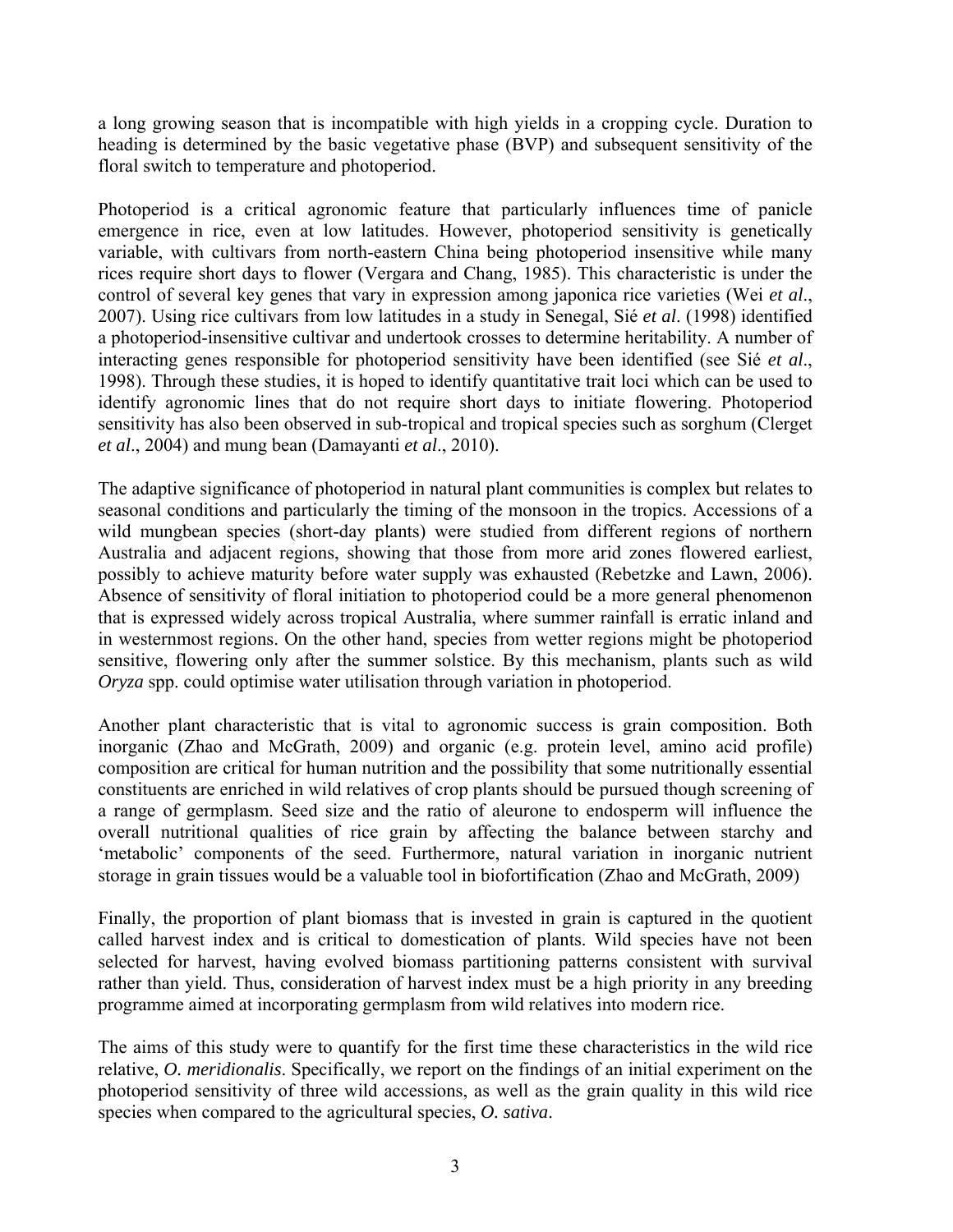## **Materials and Methods**

*Photoperiod experiment* - *Oryza meridionalis* was grown in 10 kg pots (400mm tall) containing a fine clay loam collected from Camben NSW (34ºS 150°E). Seed of three accessions of *O. meridionalis* Ng. were sown into Jiffy Pots® and after germination they were transferred to soil. Accessions were from wild populations collected in Keep River, Western Australia (16ºS 129ºE), Howard Springs Northern Territory (12ºS 131ºE) and Cape York, Queensland (15ºS 145ºE). These accessions were selected to represent a longitudinal gradient from similar latitudes across northern Australia.

Plants were grown to maturity in three replicated growth cabinets with eight pots of each accession in each cabinet. Light intensities were 600  $\mu$ mol m<sup>-2</sup> s<sup>-1</sup> at the top of the canopy. Day temperature was 27ºC and continued for 13 h from the moment the lights switched on in all photoperiod treatments. Night temperature was 22ºC. Daylength was maintained at 13 h through the first 28 d post-germination. This long daylength was maintained for the first month of the basic vegetative phase (BVP) in order that decreasing daylength did not commence until close to the photoperiod-sensitive phase. Across many rice species, the BVP varied from 10 - 63 d (Vergara and Chang, 1985). After 28 d, daylength was shortened in two of the growth cabinets by 1 and 2 min  $d^{-1}$  while the third cabinet was maintained at a 13-h day.

Initiation of inflorescences was checked regularly using two criteria. Plants were dissected by making longitudinal slices through the region of the first node, peeling back leaf sheathes and thereby exposing the apical meristem (Fig. 1). Initiation was defined as the time when an inflorescence was clearly visible, by which time the tiny panicles were only 5 - 10 mm in length. Initiation was confirmed by elongation of stem internodes, which is characteristic of all grasses once floral development begins. Invariably, anatomical evidence for floral initiation was confirmed by stem elongation in the remainder of the same cohort of plants. The combination of these phenomena was used to estimate the moment that the floral switch occurred, within an error of  $\pm 2$  d.

*Grain productivity (harvest index and grain quality)* - Growth of plants to maturity was carried out in naturally lit glasshouses at temperatures of 29ºC (day) and 21ºC (night) from June to October. This experiment compared *O. sativa* cv. Amaroo (japonica subspecies) to *O. meridionalis* ('Cape York' accession, above). Plants were grown in the soil described above with 80 mg  $kg^{-1}$  of soil added as single superphosphate (8.8P:11S:20Ca) while nitrogen was added as urea at rates of 0 to 600 mg kg<sup>-1</sup>. The native nitrate levels in this fine-textured loam were approx. 10 mg  $kg^{-1}$ . Grain was mature within four months of sowing except for some late panicles in *O. meridionalis* which developed slowly after maturity of the first heads. These represented a small proportion of total grain in other experiments.

Grains were harvested and de-hulled using a rubber abrasion technique. Grain was weighed and prepared for analysis. Inorganic nutrient contents were determined by inductively coupled plasma spectroscopy (ICP) by grinding seed to a fine powder before analysis at Waite Analytical Services at Adelaide University. Amino acid concentrations were determined at the Australian Proteome Analysis Facility at Macquarie University using the ground sample described above. Protein was hydrolysed in 6 *N* HCl at 110ºC for 24 h. After hydrolysis, the samples were derivatised using AccQTag reagent (Waters Corporation, Milford, MA, USA)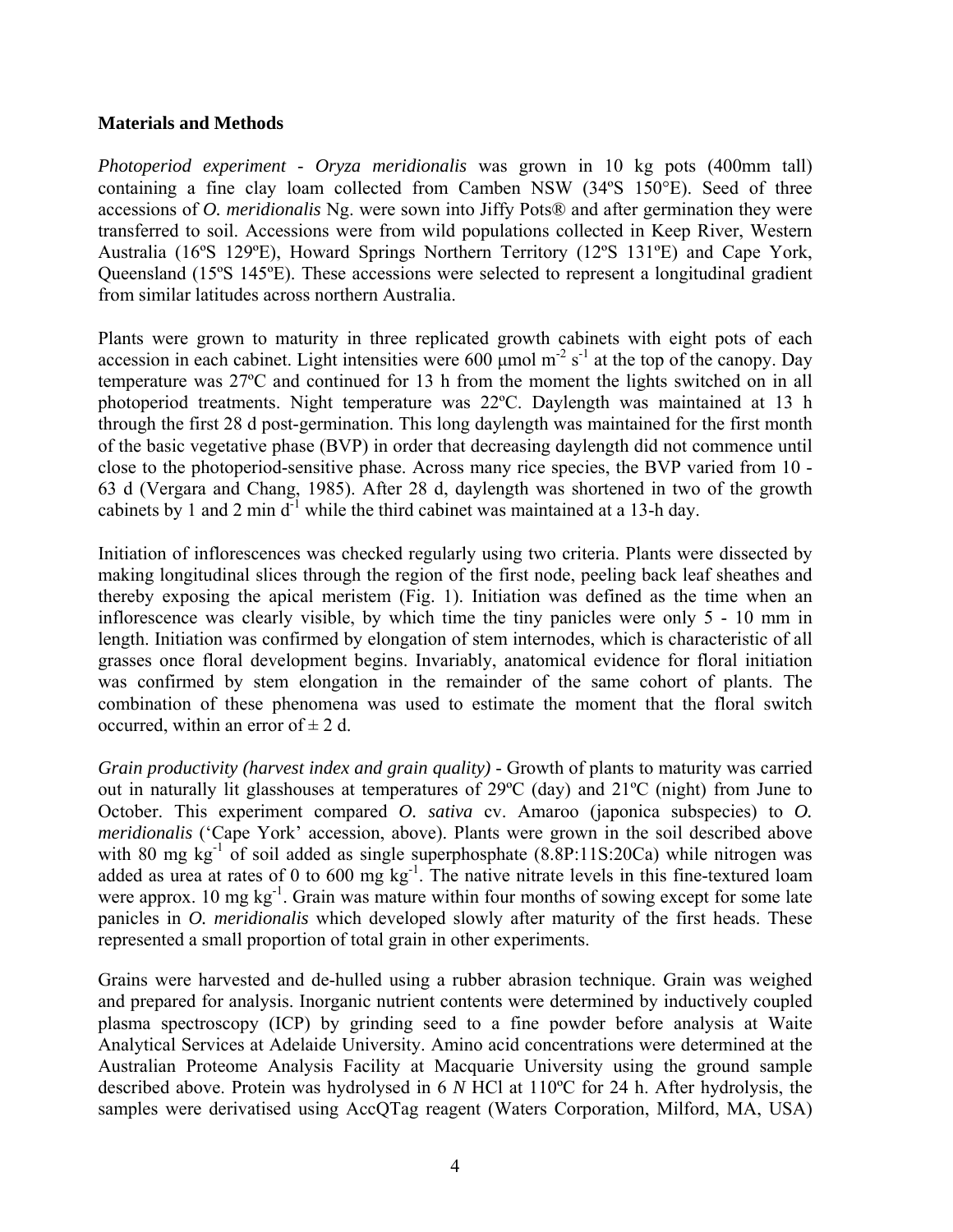then analysed using a high resolution RP-HPLC column on a UPLC system with 10min run times.

# **Results**

# *Reproductive initiation in* O. meridionalis

Initiation of the Keep River accession began with panicle initiation 53 d after germination (Fig. 2), even in control plants where daylength was constantly 13 h. This accession also initiated by 53 d after sowing when the daylength had been shortened incrementally to just 12 h, indicating that this variant had no photoperiod sensitivity within the sub-tropical latitudes.

Initiation of the other two *O. meridionalis* accessions followed 75 d after sowing but only when days had shortened. The Howard Springs accession did not flower until daylength had shortened to about 12 h 10 min while a daylength as short as 11 h 25 min was required to initiate the Cape York accession. Neither the Howard Springs nor the Cape York lines flowered in the course of the experiment if a 13 h day was maintained.

# *Panicle maturation and grain quality*

Harvest indices (HI) of plants grown to maturity in glasshouses are shown in Table 1. The HI of *O. meridionalis* never exceeded 10%, indicating a modest partitioning of dry matter to grain. Furthermore, HI declined as the external N supply increased, contrasting with harvest indices that ranged up to 50% in *O. sativa*, depending upon N supply (data not shown).

Seeds of the three wild rice accessions were about half the mass of *O. sativa* ( $22.5 \pm 1.7$  mg). Seed harvested from glasshouse experiments using *O. meridionalis* accessions from Cape York, Keep River and Howard Springs weighed  $9.4 \pm 2.3$ ,  $11.4 \pm 1.2$  and  $7.8 \pm 0.9$  mg ( $\pm$  SE), respectively.

Nutrient concentrations were distinctly different between grains of the two species (Table 2). Nitrogen levels were about 30% greater in *O meridionalis* when compared with *O. sativa*. Seed of *O. meridionalis* also had 16% more P but almost 30% less K than *O. sativa* (data not shown).

Levels of most key micronutrients were also higher in *O. meridionalis*. Zinc levels in particular were twice as high as in *O. sativa* while boron and copper levels were almost three times greater in *O. meridionalis*. Iron and manganese levels were very similar in the two species, indicating that the large changes observed for some inorganic nutrients was not due to a simple change in seed structure such as a shift in the proportion of bran layers. The differential inorganic levels are made most stark by the almost seven-fold higher levels of selenium in *O. sativa* seeds (data not shown).

Nutrient levels are not shown for all three *O. meridionalis* accessions used in the study of photoperiod. However, the levels of all nutrients reported in Table 2 were not substantially different among the various accessions of *O. meridionalis*.

Total amino acid concentrations on a dry mass basis appear in Table 3, with a recalculation of *percentage* amino acids in both rice and wheat for easier comparison. The dominance of glutamic acid is notable with levels considerably lower in rice than in wheat meal. The result is higher levels of most amino acids in rice, particularly arginine and aspartic acid. Proline was the most depleted amino acid in rice compared to wheat.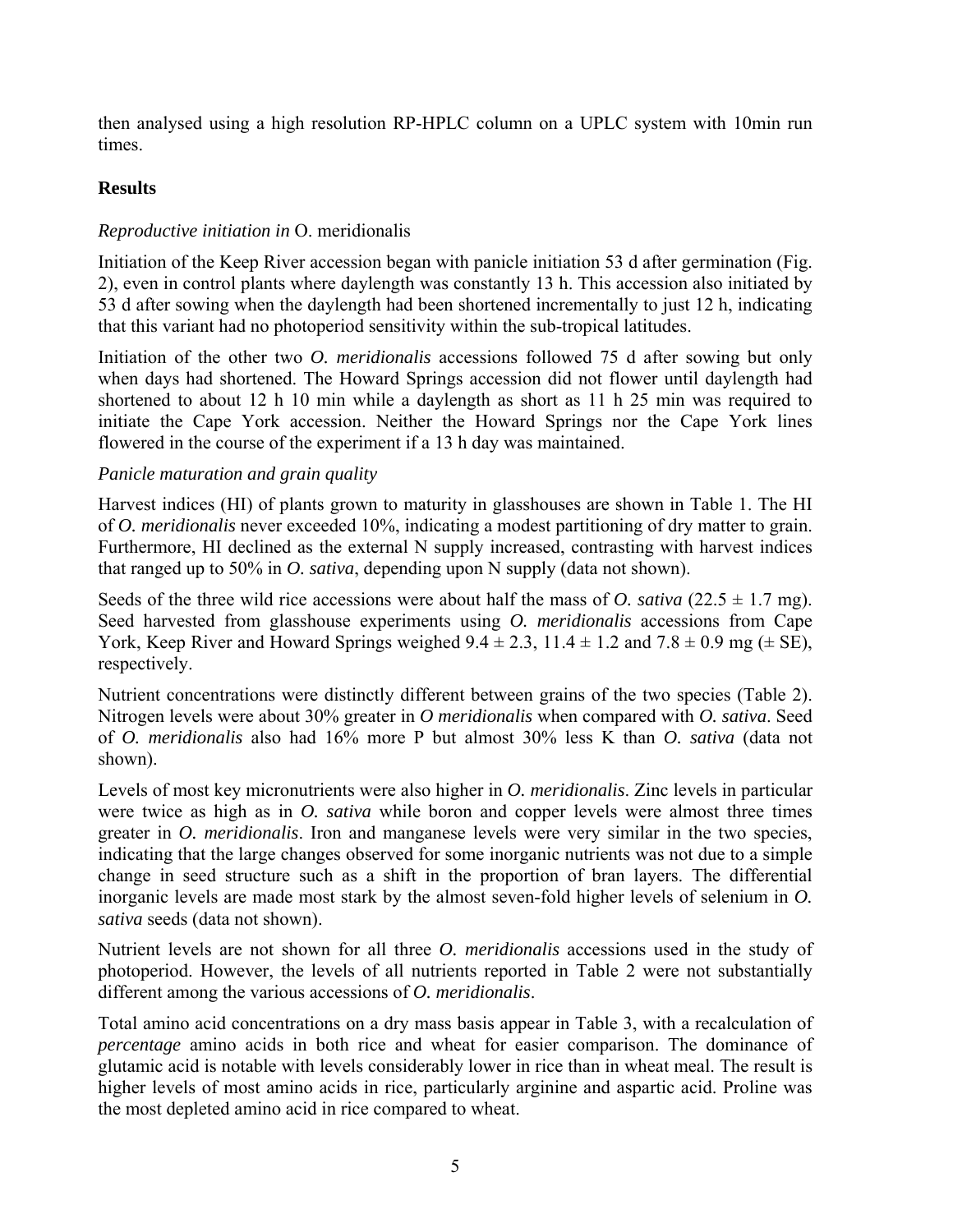#### **Discussion**

The aims of this study were limited to some primary questions about characteristics of Australian wild *Oryza* species. Phenology is a critical characteristic for domestication of wild relatives of modern crops through hybridisation and it was in this context that the current study of phenology and grain properties was undertaken. Improvement of cultivated varieties of rice through introduction of genes from wild Australian relatives has been attempted, with *O. australiensis* as a donor for disease resistance (Jeung *et al*., 2007). However, the broader use of these wild plants as a food source has not been achieved in spite of their high photosynthetic capacity and growth rates (Zhao *et* al. 2008; Zhao *et al*., 2010). Three characteristics that are critical to domestication are: (a) timing of initiation of flowering in relation to season; (b) conversion of dry mass to grain (harvest index) and (c) the content of micronutrients and protein quality in grain.

Photoperiod is one of the two major environmental triggers controlling the timing of the floral switch in plants (Yoshida, 1981). Rice is a short-day plant and even at low latitudes where seasonal variation is slight and daylength almost invariant, domesticated and wild rice is often sensitive to daylength change (Vergara and Chang, 1985). Tropical sorghum is also sensitive to photoperiod, possibly even sensing the rate of daylength change (Clerget *et al*., 2004) and mung beans are most photoperiod sensitive when originating near the equator (Damayanti *et al*., 2010). In tropical Australia (latitude: 12 - 15°S) where the wild rice species used in this study originated, there appeared to be variation in photoperiod sensitivity. We first detected this in glasshouse experiments in Sydney (latitude: 33ºS) where the flowering times of different Australian individual accessions of *O. meridionalis* and *O. australiensis* were starkly obvious: some accessions seemed to require rapidly shortening days to flower. Plants were thereafter grown under highly controlled daylength that was set to mimic the latitude of origin, showing that as observed previously, the accession from Keep River National Park (far northeastern Western Australia) commenced floral initiation less then eight weeks after sowing whereas the other accessions did not flower this soon, regardless of whether days were 13 h long or shortening. The Howard Springs accession from near Darwin required days to shorten to almost 12 h in order for panicles to initiate while the easternmost accession from central Cape York in Queensland had to experience daylength to be shorter than night in order to flower. The ecological basis for these observations is a matter of speculation but it is thought that daylength might act as a proxy for rainfall reliability in the Australian Big wet. In *Vigna* species, Rebetzke and Lawn (2006) showed that in wild mung bean, those accessions from the driest inland areas had the shortest reproductive phases, speculating that this was to achieve reproduction during the monsoon. For *O. meridionalis* from Keep River in Western Australia, this would be a credible survival strategy.

The initiation of flowering is only the first step in pathway to grain yield. Any efforts to make wild relatives of rice agronomically viable will require a shift in harvest index (HI), which is consistently more characteristic of crop domestication than any other feature. The wild rice relative *O. meridionalis* (Cape York accession) studied here was typical of the other Australian wild rice species that we have grown, having harvest indices not exceeding about 10% at any nitrogen level and with adequate water supply. The components of yield that contribute to this low HI are numerous and not reported in detail here but include a 50% lower individual grain weight. The Cape York accession produced many tillers in our experiments but did not produce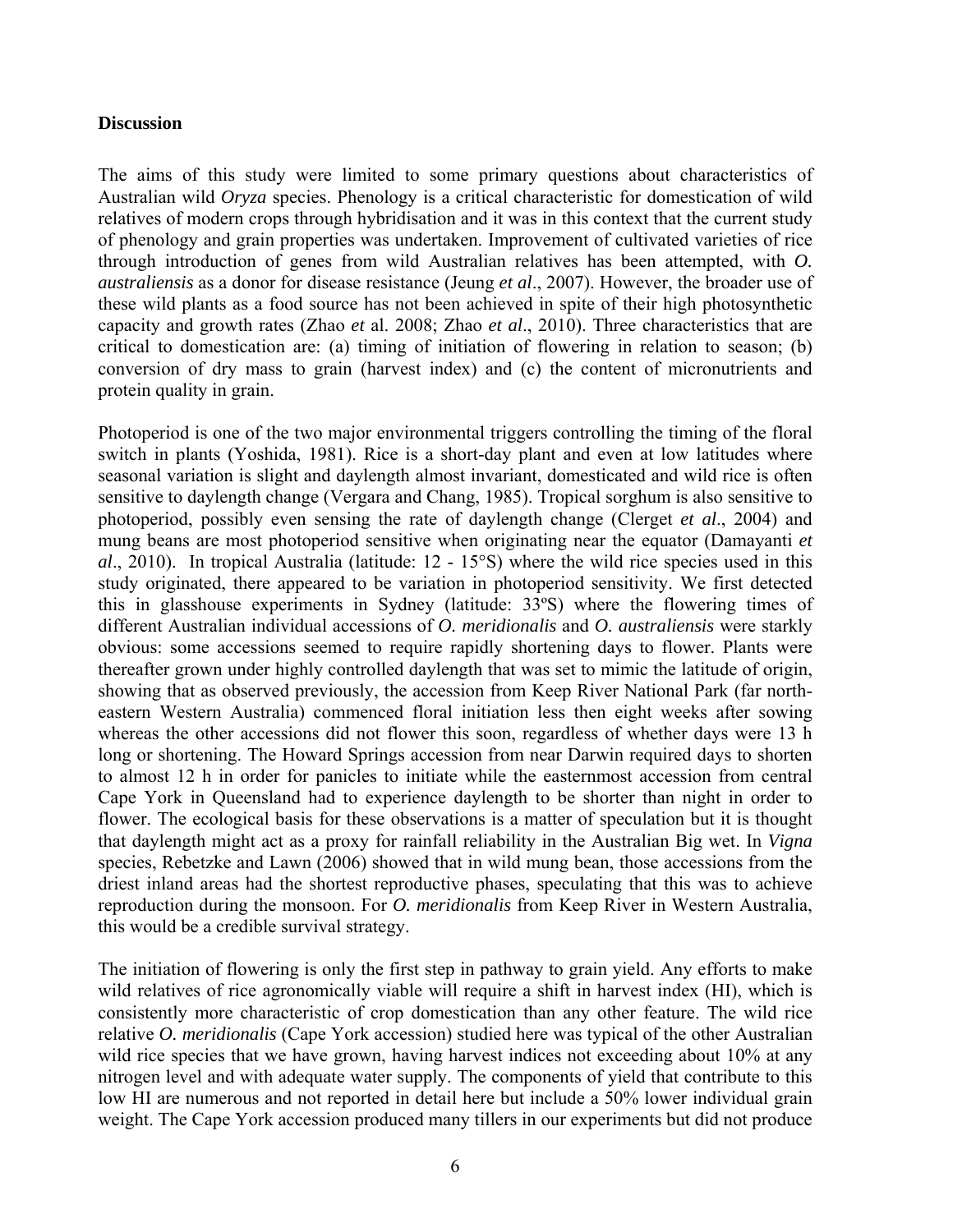ripe heads synchronously and retains the grain shattering phenotype typical of wild plants. Thus, it has some important limitations to commercial exploitation but these are general tractable through breeding (e.g. seed shattering - Konishi *et al*. (2006); Vaughan (2008)).

Finally, the quality of grain from novel crops is critical for human nutrition, especially in the Third World where supplementation is often impracticable and biofortification is a high research priority (Mayer *et al*., 2008). *Oryza meridionalis* offers some potential, with significantly higher concentrations of copper, zinc and iron on a dry mass basis. The cause of variation between *Oryza* species is now worth exploring, with the location of the inorganic nutrients within the various grain layers a critical question. Specifically, it is likely that micronutrients critical for nutrition are concentrated in the aleurone layer and thus are susceptible to being lost on polishing of rice grains. This would in turn diminish the nutritional superiority of the wild relative. However, it should also be noted that inorganic nutrient levels are not uniformly elevated in *O. meridionalis*, ranging from one-third higher for manganese to a 3.5-fold increase for copper. Nitrogen levels were 30% higher in *O. meridionalis*, suggesting a more protein-rich seed that must bring nutritional benefits. The amino acid composition of this protein-rich grain was not dramatically different from *O. sativa* (Wu *et al*., 2002) except that methionine levels appeared to be higher in *O. meridionalis*: methionine is en essential amino acid. The amino acid composition of wheat diverges from that seen within *Oryza* spp. but follows the same general patterns seen in rice. Proline, was notably more abundant in wheat while 13 amino acids were more abundant in wild rice that in wheat.

## **Acknowledgements**

We thank Taman Larnach, Mohammad Masood, Juliet Suich and John Taylor, whose participation in experiments on wild rice has contributed to our knowledge of these plants. Thanks also to Martien Verbruggen for constructing the photoperiod control system.

# **References**

Chang TT (1976) The origin, evolution, cultivation, dissemination and diversification of Asian and African rices. *Euphytica* **25**: 425-441.

Clerget B, Dingkuhn M, Chantereau J, HembergerJ, Louarn G and Vaksmann M (2004) Does panicle initiation in tropical sorghum depend on day-to-day change in photoperiod? *Field Crops Research* **88**: 21-37.

Damayanti F, Lawn RJ and Bielig LM (2010) Expression of qualitative and quantitative traits in hybrids between domesticated and wild accessions of the tropical tuberous legume *Vigna vexillata* (L.) A. Rich. *Crop and Pasture Science* **61**: 798-811.

Jeung JU, Kim BR, Cho YC Han SS, Moon HP, Lee YT and Jena KK (2007) A novel gene, Pi40(t), linked to the DNA markers derived from NBS-LRR motifs confers broad spectrum of blast resistance in rice. *Theoretical & Applied Genetics* **115**: 1163-1177.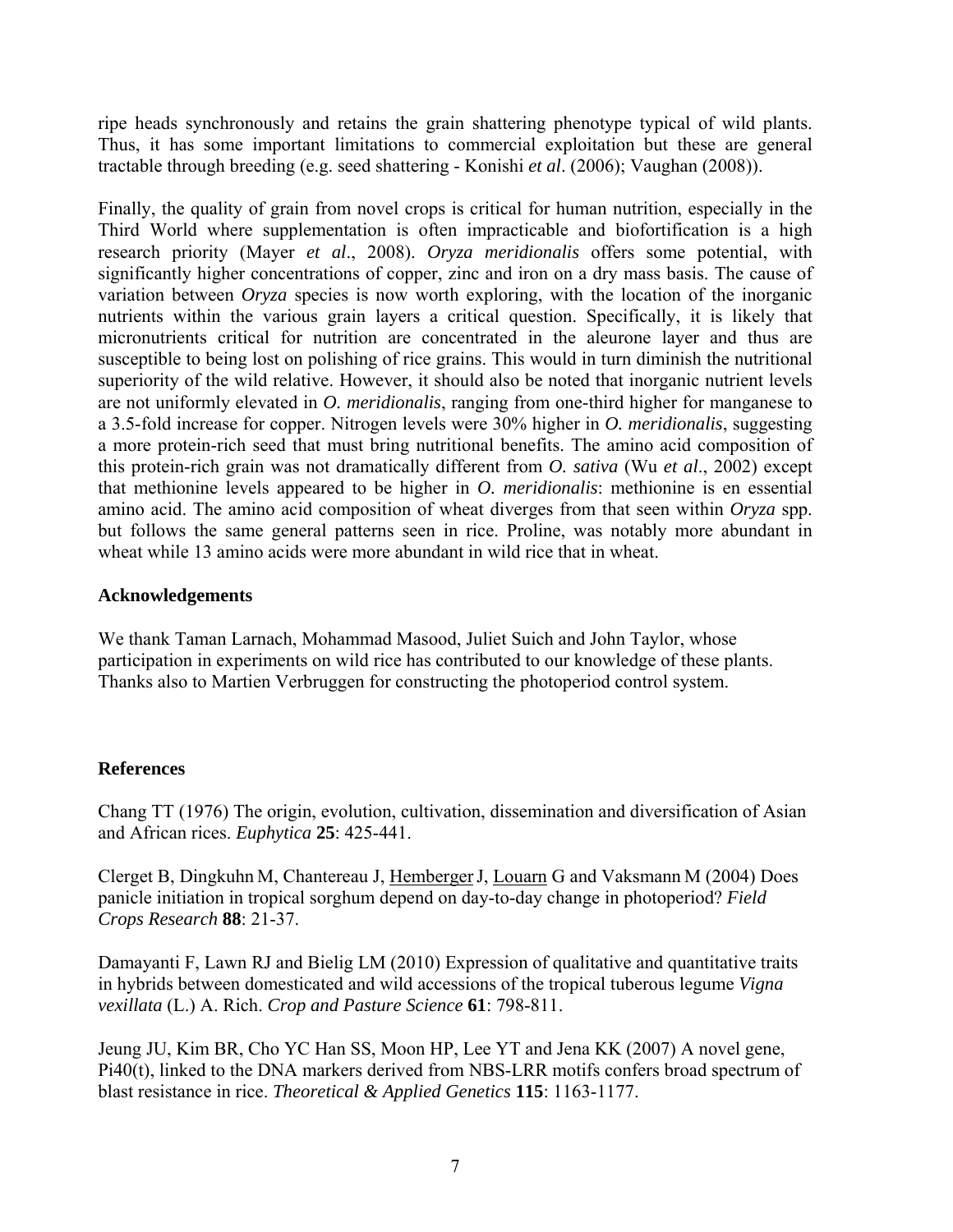Juliano AB, Naredo MEB, Lu B-R and Jackson MT (2005) Genetic differentiation in *Oryza meridionalis* Ng based on molecular and crossability analysis. *Genetic Resources and Crop Evolution* **52**: 435-445.

Khush GS (1997) Origin, dispersal, cultivation and variation of rice. *Plant Molecular Biology*  **35**: 25-34.

Konishi S, Izawa T, Lin SY, Ebana K, Fukuta K, Sasaki T and Yano M (2006) An SNP caused loss of seed shattering during rice domestication. *Science* **312**: 1392 -1396.

Mayer JE, Pfeiffer WH and Beyer P (2008) Biofortified crops to alleviate micronutrient malnutrition. *Current Opinion in Plant Biology* **11**: 166-170.

Naredo MEB, Juliano A, Lu B-R and Jackson MT (1997) Hybridisation of AA genome rice species from Asia and Australia. I. Crosses and development of hybrids. *Genetic Resources and Crop Evolution* **44**: 17-23.

Passioura JB and Angus JF (2010) Improving productivity of crops in water-limited environments. *Advances in Agronomy* **106**: 37-75.

Rebetzke GJ and Lawn RJ (2006) Adaptive responses of wild mungbean (*Vigna radiata* ssp. *sublobata*) to photo-thermal environment I. Phenology. *Australian Journal of Agricultural Research* **57**:917-928.

Sié M, Dingkuhn M, Wopereis MCS and Miezan KM (1998) Rice crop duration and leaf appearance rate in a variable thermal environment. III. Heritability of photothermal traits. *Field Crops Research* **58**: 141-152.

Vaníček F and B. Turek (1983) Proceedings of the International Association of Cereal Chemistry, Symposium. In: *Amino Acid Composition and Biological Value of Cereal Proteins*. R. Lásztity and M. Hidvégi (Eds) Budapest, Hungary.

Vaughan DA (2008) The evolving story of rice evolution. *Plant Science* **174**: 394-408.

Vaughan DA, Kadowaki K, Kaga A and Tomooka N (2005) On the phylogeny and biogeography of the genus *Oryza*. *Breeding Science* **55**: 113-122.

Vaughan DA, Sheherban A, Bautista N, Sanchez PL, Miranda-Jonson G, Isemura T, Kaga A ands Tomooka N (2003) Genus, genomes and species: what do they mean in relation to *Oryza.* In *Proceedings of International Genetic Resources Workshop on the genus* Oryza. National Institute of Agrobiological Sciences, Tsukuba, Japan pp. 51-58.

Vergara BS and Chang TT (1985) The flowering response of the rice plant to photoperiod. International Rice research Institute Review (4th ed.) ISBN 971-104-151-0.

Wei X, Jiang L, Xu J, Zhang W, Lu G, Zhang Y and Wan J (2008) Genetic analyses of heading date of Japonica rice cultivars from Northeast China. *Field Crops Research* **107**: 147-154.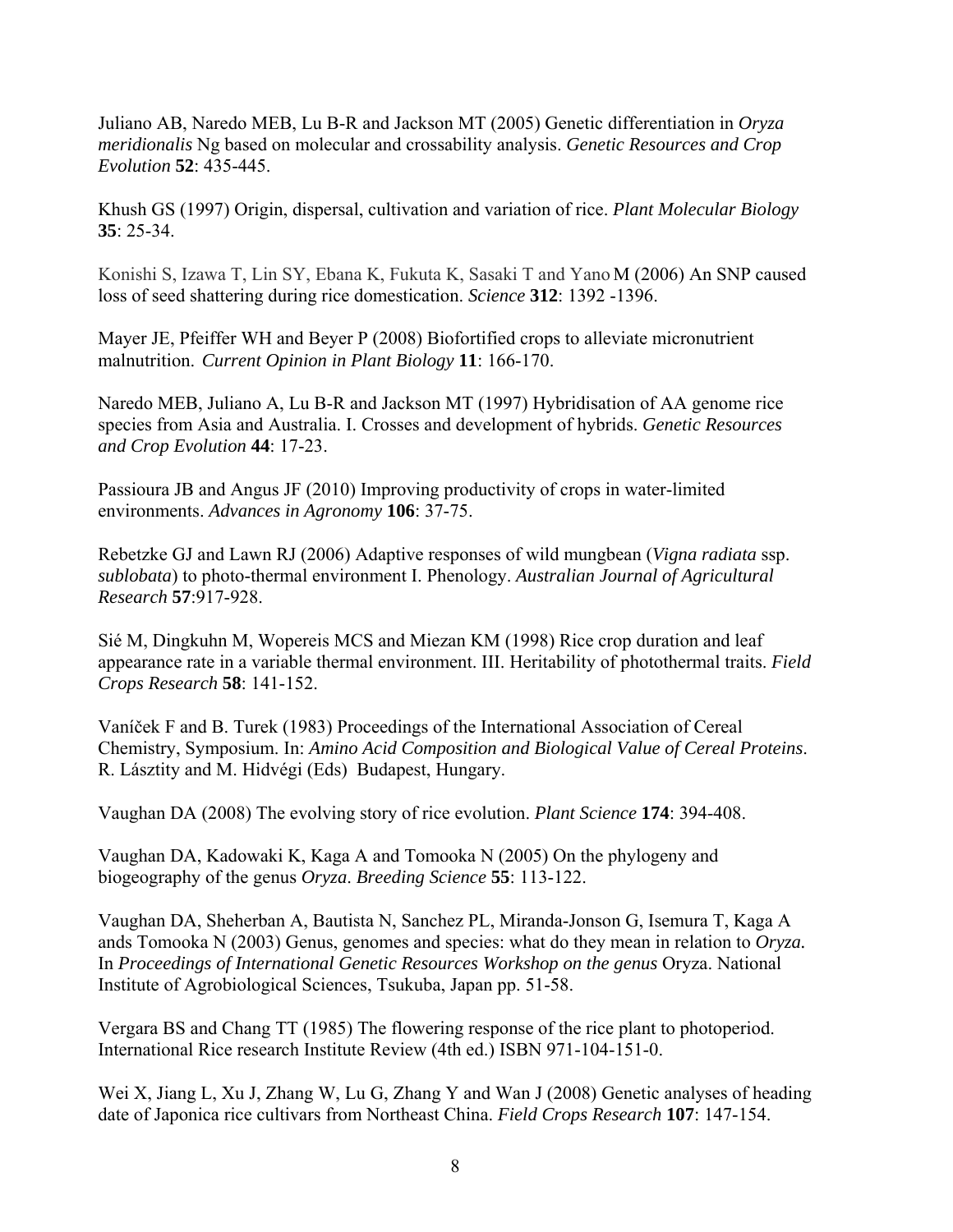Wu JG, Shi C and Zhang X (2002) Estimating the amino acid composition in milled rice by near-infrared reflectance spectroscopy. *Field Crops Research* **75**: 1-7.

Yoshida S (1981) Growth and development of the rice plant. In: *Fundamentals of Rice Crop Science*. International Rice Research Institute.

Zhao F-J and McGrath SP (2009) Biofortification and phytoremediation. *Current Opinion in Plant Biology* **12**: 373-380.

Zhao M, Lafitte HR, Sacks E, Dimayuga G and Botwright Acuña TL (2008) Perennial *O. sativa* × *O. rufipogon* interspecific hybrids: I. Photosynthetic characteristics and their inheritance. *Field Crops Research* **106**: 203-213.

Zhao M, Ding Z, Lafitte R, Sacks E and Dimayuga G (2010) Photosynthetic characteristics in *Oryza* species. *Photosynthetica* **48**: 234-240.

Zhu ZQ, Zheng X, Luo J, Gaut BS and Ge S (2007) Multilocus analysis of nucleotide variation of *Oryza sativa* and its wild relatives: severe bottleneck during domestication of rice. *Molecular Biology and Evolution* **24**: 875-888.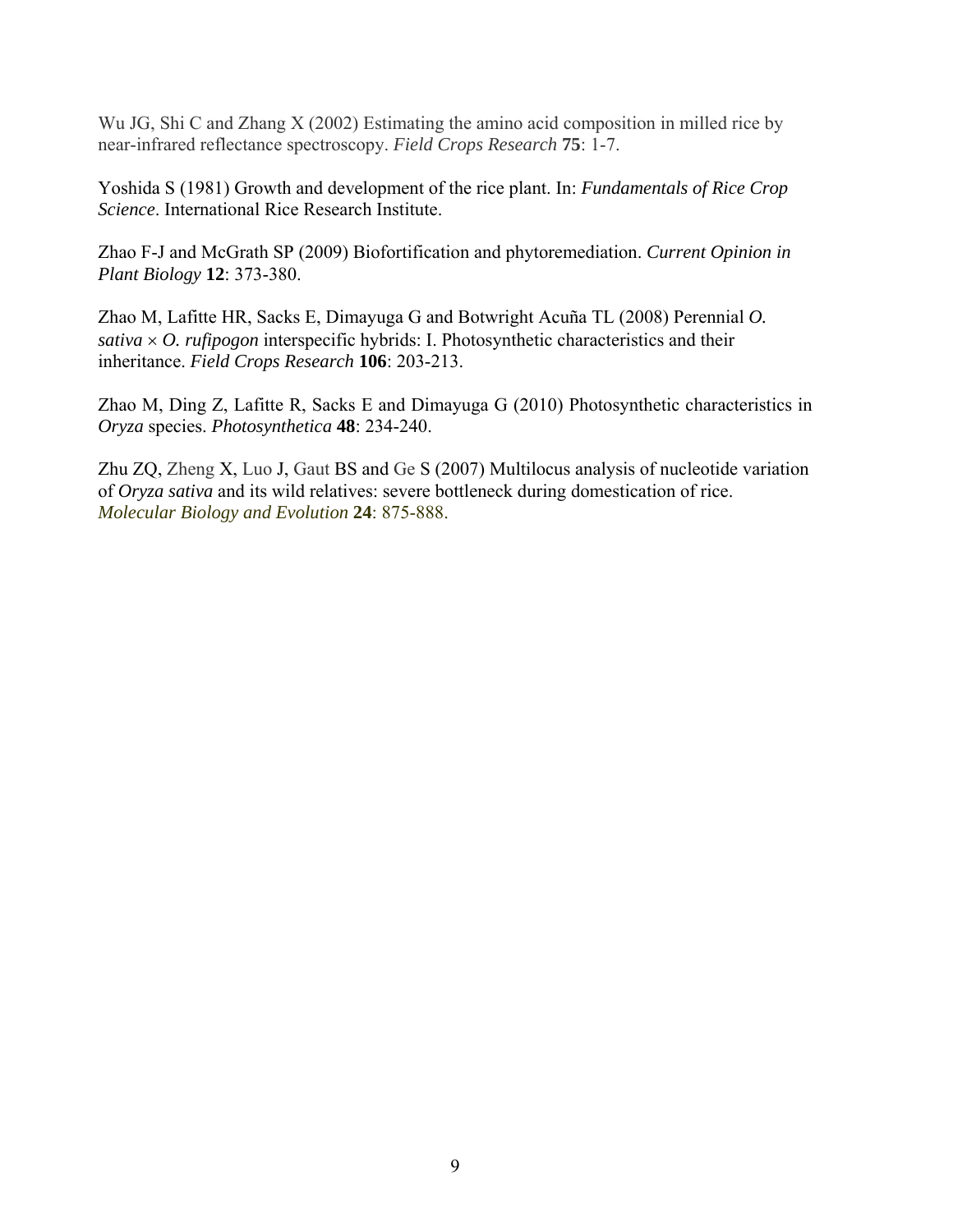**Table 1**: Harvest index of *O. meridionalis* (accession Cape York). Plants were grown in a naturally lit glasshouse with a range of inorganic nitrogen levels supplied, from 0 to 600 kg ha-<sup>1</sup>. At panicle maturity, seeds were harvested before the panicles shattered. In that these plants are somewhat indeterminate, the seed from late-developing panicles could not be harvested but the major seed set was captured. Spikelets were de-hulled prior to weighing Standard errors of four replicates are quoted in brackets.

| Nitrogen supply $(mg kg^{-1})$ | Harvest index $(\% )$ |
|--------------------------------|-----------------------|
|                                | 11(1.2)               |
| 200                            | 10(0.8)               |
| 300                            | 8(0.6)                |
| 400                            | 7(0.5)                |
| 600                            | 6(0.8)                |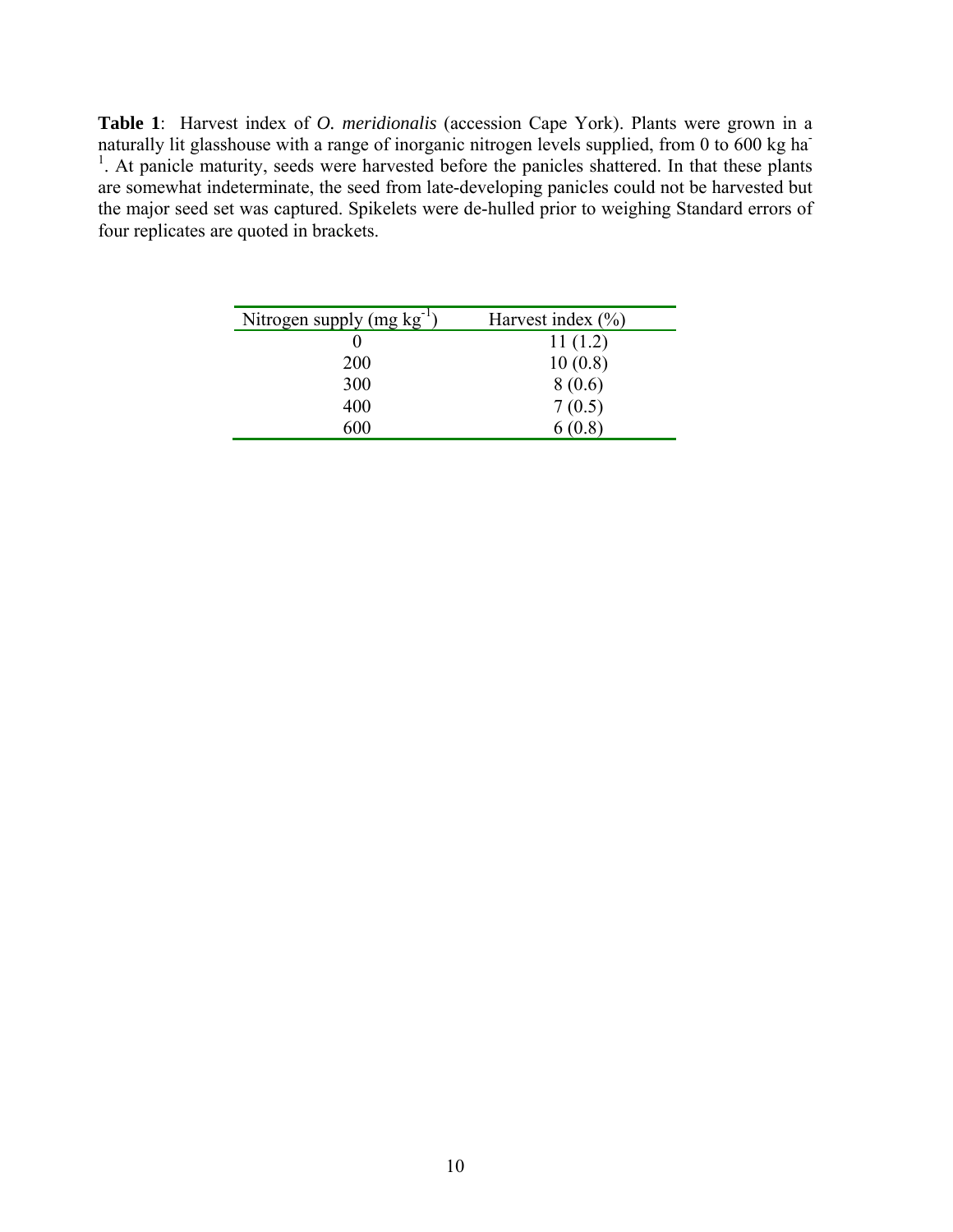**Table 2**: Nutrient concentrations (% DM or mg  $kg^{-1}$ ) in the grain of *O. sativa* and *O. meridionalis*. Nitrogen concentrations and levels of various inorganic constituents are reported on a dry mass basis. Means are quoted with standard errors in brackets.

|                            | <b>Nutrient concentration (DM basis)</b> |               |           |            |           |          |
|----------------------------|------------------------------------------|---------------|-----------|------------|-----------|----------|
| <i>Species</i>             | $N^*$                                    | $F \rho^{**}$ | $Mn^{**}$ | $Z_n$ **   | $Cu**$    | $R^{**}$ |
| O. sativa                  | 1.57(0.28)                               | 10(0.2)       | 36(3)     | 17(0.4)    | 2.2(0.01) | 5.2(1.6) |
| O. meridionalis            | 2.02(0.09)                               | 16(0.2)       | 48(4)     | 49 $(0.1)$ | 10.0(0.2) | 19 (0.7) |
| $\% \uparrow$ in wild rice | 29                                       | 60            | 33        | .88        | 355       | 265      |

\* g  $100g^{-1}$  DM \*\* mg kg<sup>-1</sup> DM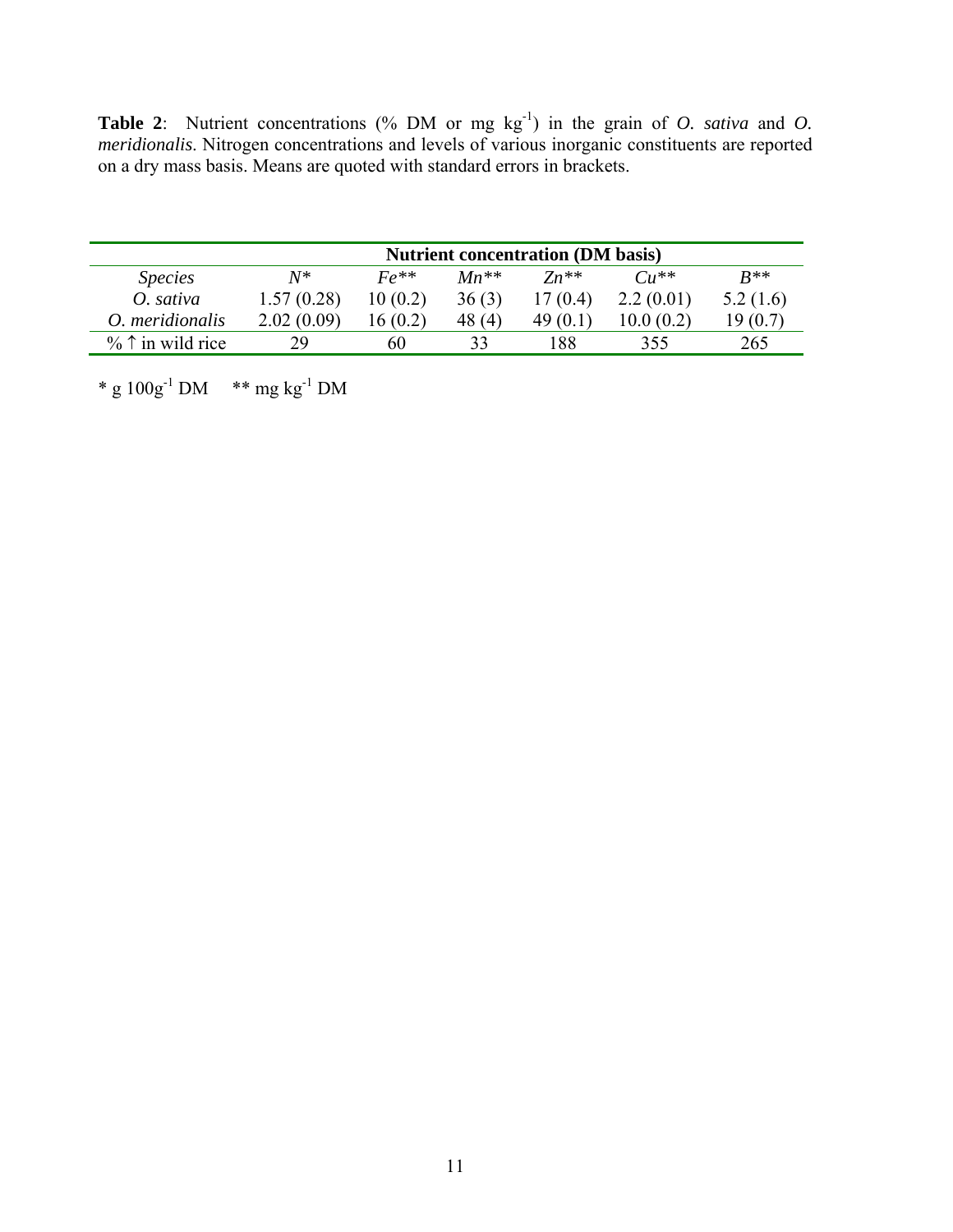**Table 3**: Amino acid concentrations in protein of grain on *O. meridionalis* per unit of total grain dry matter (first data column). The proportions of each amino acid are converted to percentages of the total complement in the last three columns. Values for *O. meridionalis* are means of four replicate samples. Values for *O. sativa* were taken from Wu *et al*. (2002) and wheat from Vaníček and Turek (1983). Note that tyrosine was not measured in wheat and tryptophan/cysteine could not be measured in *O. meridionalis* and were thus omitted from the percentage calculations.

| Amino acid    | <b>Concentration</b><br>$(mg g DM-1)$ | % in total<br>protein<br>$(0.$ meridionalis) | $%$ in total<br>protein<br>(0. sativa) | % in total protein<br>$(T.$ aestivum $)$ |
|---------------|---------------------------------------|----------------------------------------------|----------------------------------------|------------------------------------------|
| Histidine     | 2.1                                   | 2.6                                          | 2.8                                    | 2.2                                      |
| Serine        | 4.3                                   | 5.3                                          | 5.9                                    | 4.3                                      |
| Arginine      | 7.9                                   | 9.7                                          | 6.5                                    | 4.3                                      |
| Glycine       | 3.6                                   | 4.5                                          | 8.3                                    | 4.0                                      |
| Aspartic acid | 7.8                                   | 9.6                                          | 9.8                                    | 6.0                                      |
| Glutamic acid | 16.1                                  | 19.9                                         | 17.9                                   | 32.8                                     |
| Threonine     | 3.1                                   | 3.8                                          | 4.2                                    | 3.1                                      |
| Alanine       | 4.8                                   | 5.9                                          | 8.9                                    | 4.2                                      |
| Proline       | 3.8                                   | 4.6                                          | 5.6                                    | 11.9                                     |
| Lysine        | 3.2                                   | 3.9                                          | 3.6                                    | 3.4                                      |
| Tyrosine      | 3.2                                   |                                              |                                        |                                          |
| Methionine    | 1.9                                   | 2.3                                          | 1.3                                    | 1.8                                      |
| Valine        | 5.6                                   | 6.9                                          | 7.5                                    | 5.1                                      |
| Isoleucine    | 4.0                                   | 4.9                                          | 4.8                                    | 4.0                                      |
| Leucine       | 7.8                                   | 9.6                                          | 8.6                                    | 7.6                                      |
| Phenylalanine | 5.1                                   | 6.3                                          | 4.3                                    | 5.8                                      |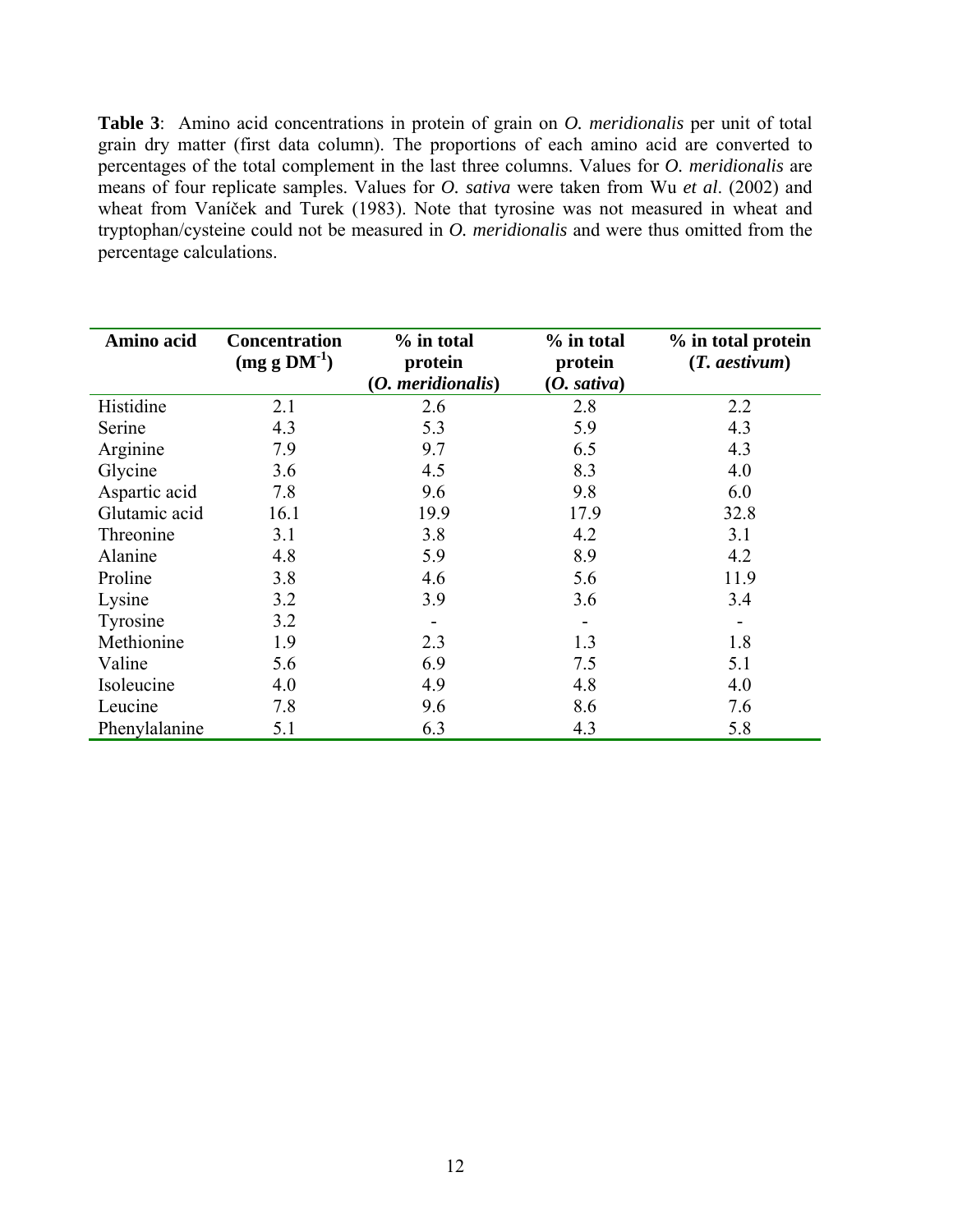**Figure 1**: Dissection of two newly initiated panicles of *O. meridionalis* (Keep River accession). Panicles were enclosed in many layers of leaves that had been peeled away. Each division represents 1 mm.